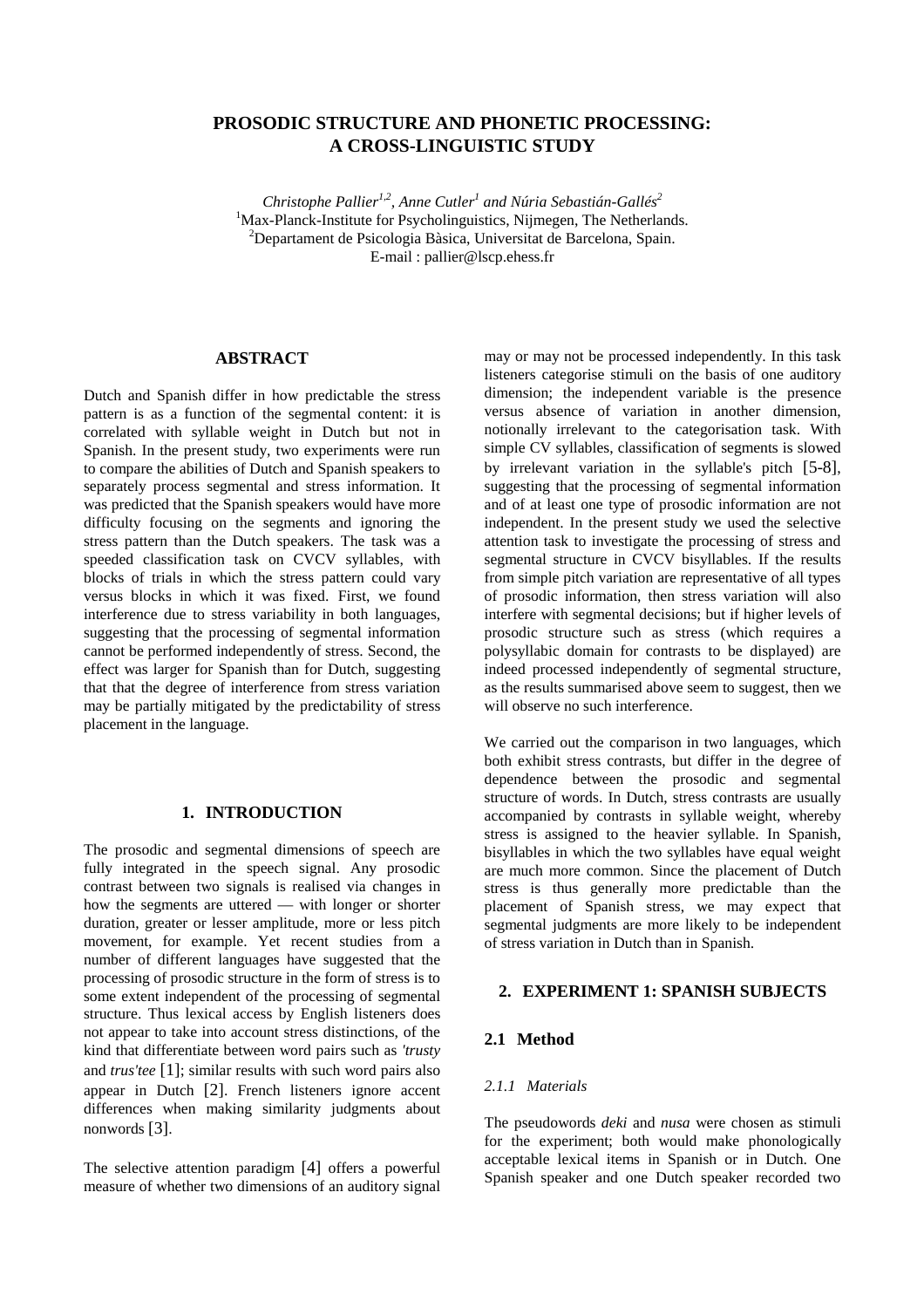tokens of both *deki* and *nusa*: one with the stress falling on the first syllable, and the other with the stress on the second syllable. Thus, there were four Spanish items and four Dutch items (*'deki, 'nusa, de'ki* and *nu'sa*). These stimuli were digitized at 16 Khz and stored on the hard drive of a PC computer.

#### *2.1.2 Procedure*

Each subject was tested in an individual booth, facing a PC that controlled the presentation of the stimuli and measured the response times, using the software EXPE [9].

The task was speeded classification. Each trial started with the auditory presentation of a stimulus which the subject had to identify. She indicated her response by pressing one of two buttons corresponding respectively to *deki* and *nusa* (irrespective of the stress position). She had a 1500 msec time window (starting at stimulus onset) to do this, after which feedback was displayed for 800 msec: if the decision was correct, the reaction time from stimulus' onset was given, whereas in case of an incorrect response (or no response), the mapping of stimuli to response keys was presented on the screen. The screen was then cleared for one second, and the next trial started.

The experiment consisted of blocks of 64 trials. There were two types of blocks: "Varied" blocks where the four items (*'deki, 'nusa, de'ki, nu'sa*) appeared and where the stress pattern could thus vary from trial to trial; and "Fixed" blocks where only two items (e.g. *'deki* or *'nusa*) were used as stimuli and where the stress pattern was constant. All the items in a block belonged to the same language, Spanish or Dutch.

After a practice block with sixteen trials and four stimuli, each subject was presented with four experimental blocks: two "varied" and two "fixed" blocks. Among the "fixed" blocks, one contained the items with initial stress while the other contained the items with final stress. The order of blocks was counterbalanced across subjects and a given subject heard only stimuli from one language (Spanish or Dutch). In other words, half the subjects were assigned to the Spanish material and the other half to the Dutch material. The order of items in a block was randomized for each subject.

#### *2.1.3 Subjects*

Sixty-four native speakers of Spanish, all students from the university of Barcelona, participated in the experiment in exchange for course credits.

#### **2.2 Results**

Mean response times and error rates are displayed in Table 1. An analysis of variance on the response times, which crossed the factors Stress (Varied vs. Fixed) and Language of the stimuli (Spanish vs. Dutch), revealed a significant effect of Stress  $(F(1,56)=64; p<.0001)$  which interacted with the Language of the stimuli  $(F(1,56)=8.8;$ p<.01). One-way ANOVAs of the Spanish and Dutch stimuli separately showed that the effect of Stress was nevertheless significant in both cases (Spanish: F(1,28)=14; p<.001; Dutch: F(1,28)=54; p<.0001). A similar ANOVA on error rates yielded no significant effect.

|  | Table 1: Mean classification times (in ms) and error |  |  |  |
|--|------------------------------------------------------|--|--|--|
|  | rates of Spanish subjects.                           |  |  |  |

|         | Stress pattern |             |              |
|---------|----------------|-------------|--------------|
|         | Fixed          | Varied      | Difference   |
| Stimuli |                |             |              |
| Spanish | $432/3.0\%$    | 447 / 2.7%  | $15/ -0.3\%$ |
| Dutch   | 444 / 2.7%     | $476/3.1\%$ | $32/+0.4\%$  |

Spanish subjects clearly show the interference effect; that is, they are significantly slowed down by the stress variability. The effect is larger for the stimuli pronounced by a foreign speaker.

### **3. EXPERIMENT 2: DUTCH SUBJECTS**

Stress is more predictable in Dutch than in Spanish. Will Dutch subjects be better able than the Spanish to ignore the stress variations and focus on the segments? To investigate this question, we replicate the previous experiment with Dutch subjects.

### **3.1 Method**

#### *3.1.1 Material & Procedure*

The same materials, procedure and design as in experiment 1 were employed.

#### *3.1.2 Subjects*

Fifty-six subjects from the pool of subjects of the Max-Planck-Institute for Psycholinguistics, in Nijmegen, participated in the experiments.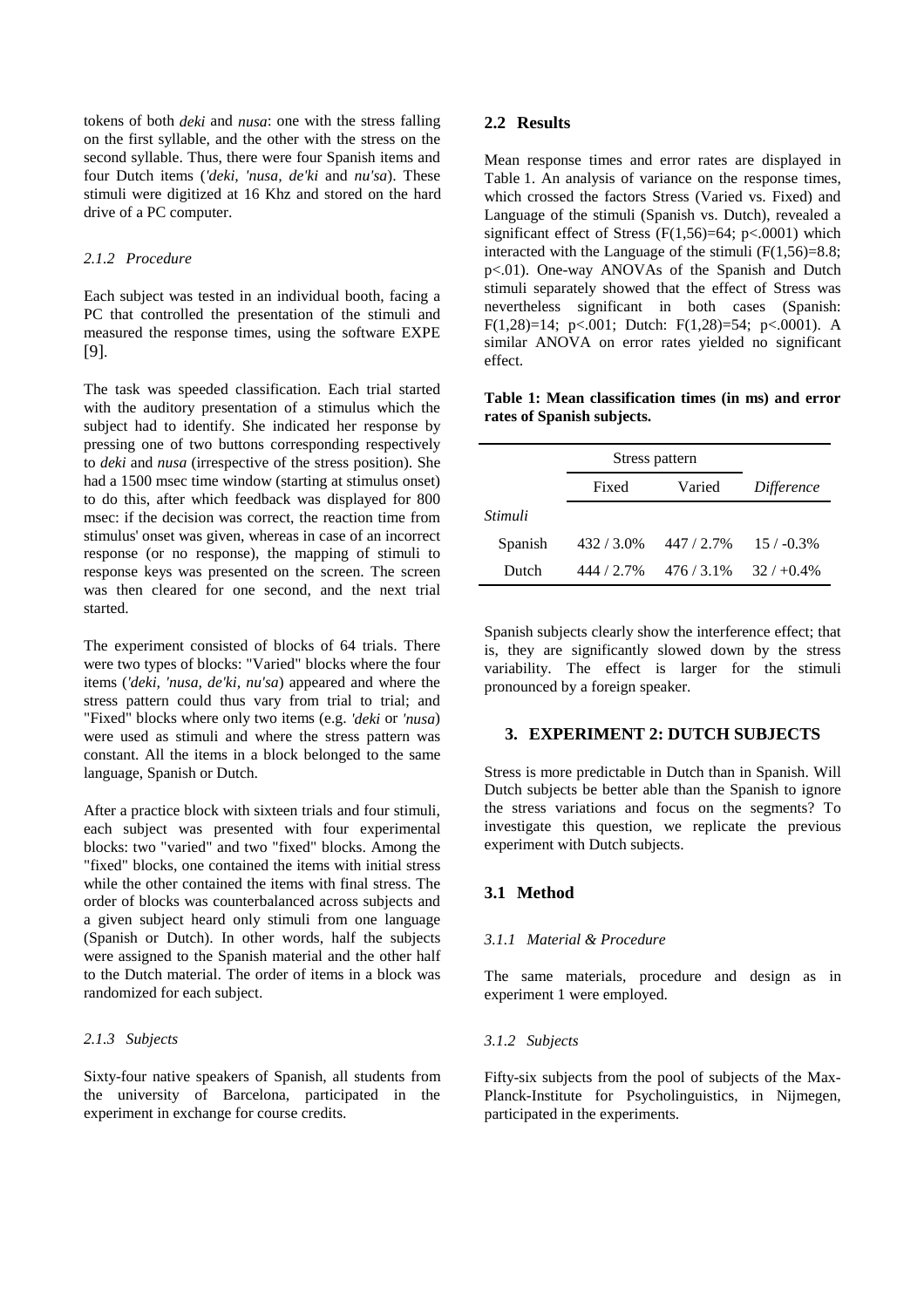

#### **Figure 1: Mean classification times and error rates of Spanish and Dutch subjects**



# **3.2 Results**

Mean response times and error rates are displayed in Table 2. An analysis of variance on the response times, which crossed the factors Stress (Varied vs. Fixed) and Language of the stimuli (Spanish vs. Dutch), revealed a significant effect of Stress  $(F(1,48)=11; p<.01)$  and of Language of the stimuli  $(F(1,48)=12; p<0.01)$ , with no interaction between them. T-tests restricted to Spanish and Dutch stimuli respectively showed that the effect of Stress was significant for the Dutch stimuli  $(F(1,24)=10)$ ; p<.01) and marginally significant for Spanish stimuli  $(F(1,24)=3.55; p=.07)$ . A similar ANOVA on error rates yielded a significant effect due to Language of Stimuli  $(F(1, 48)=4.53; p<.05)$ .

**Table 2: Mean classification times (in ms) and error rates of Dutch subjects.**

|         | Stress pattern |             |             |  |
|---------|----------------|-------------|-------------|--|
|         | Fixed          | Varied      | Difference  |  |
| Stimuli |                |             |             |  |
| Spanish | 405/4.6%       | 414/4.2%    | $9/ -0.4\%$ |  |
| Dutch   | $365/3.1\%$    | $375/3.3\%$ | $10/10.2\%$ |  |

Dutch subjects display interference effects of the same size whatever the language of the stimuli, though they are faster and make less errors when the stimuli are pronounced in their maternal language.

### **3.3 Combined Analysis**

The results from the two experiments are displayed in Figure 1. In order to compare them, we combined both sets of data and performed an ANOVA in which the factor "Language of the subject" was added. The RTs in the fixed condition (413 ms) were significantly faster than in the varied condition (430 ms; F  $(1, 104) = 67.24$ ,  $p < .001$ ). As predicted, this interference effect was larger for the Spanish subjects (23 ms) than for the Dutch subjects (9 ms); however, it was only significantly larger for the Spanish subjects with the Dutch stimuli, and interference was observed for both subject groups and both materials sets. There was no statistically significant difference between response time to tokens with firstversus second-syllable stress. RTs of the Dutch subjects were significantly faster (390 ms) than those of the Spanish subjects (450 ms); however, this reflected a speed-accuracy tradeoff, since the error analysis showed a significant difference between subject groups: Spanish subjects made significantly fewer errors (2.9%) than Dutch subjects (3.8%). No other effect reached significance in the error analysis. Finally, despite the fact that each subject only heard (multiple repetitions of) four tokens, responses were facilitated when the tokens had been spoken by a native speaker of the subject's language (405 ms in comparison with 435 ms for non-native tokens).

### **4. CONCLUSION**

These experiments have produced a clear result: listeners cannot ignore stress information while making a segmentally-based classification. This is true both in Spanish, in which stress cannot easily be predicted from syllable weight, and in Dutch, in which stress is more predictable.

The findings have potential implications for the relevance of prosodic structure to phonetic processing in speech recognition. As described in the introduction, previous research suggests that French listeners ignore accent information [3], and English listeners do not use